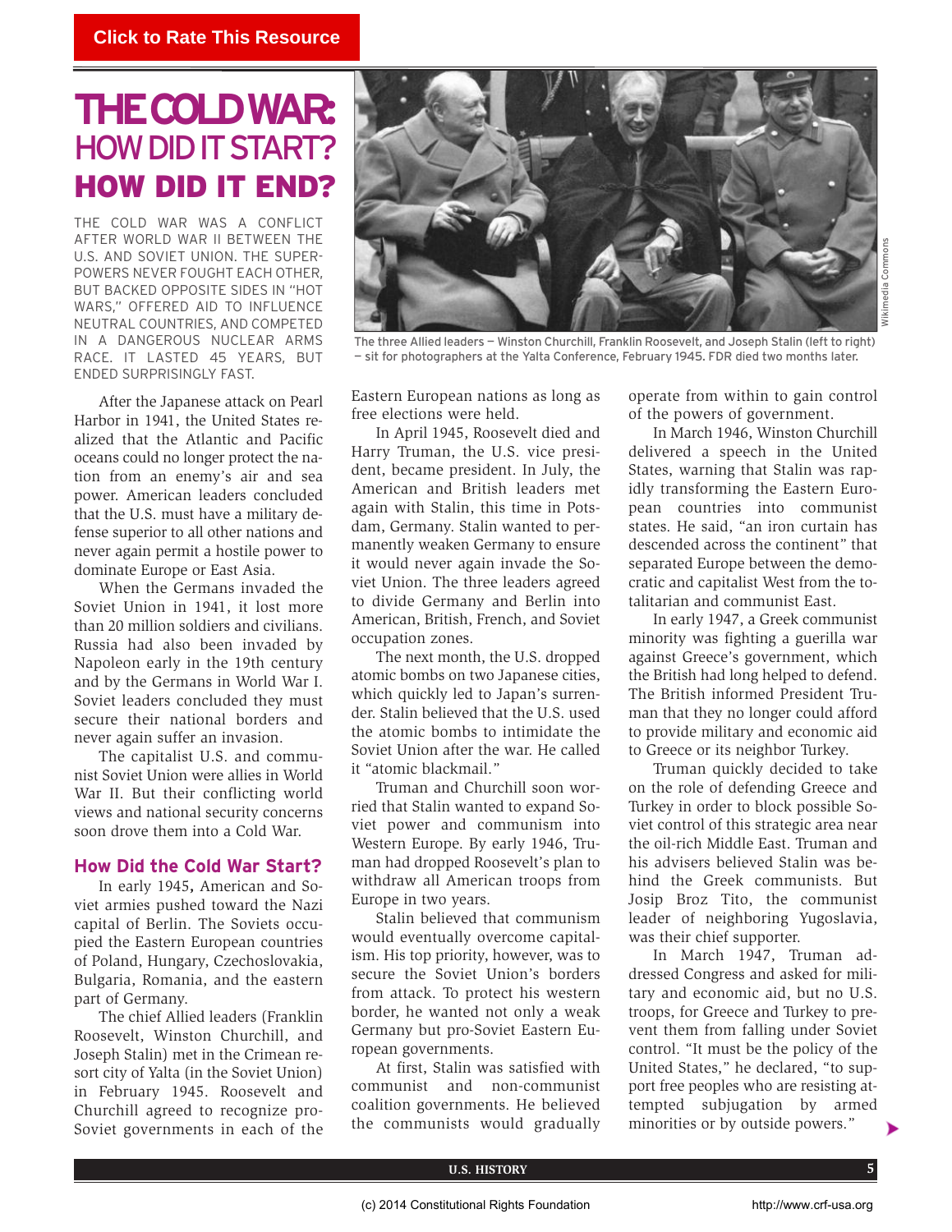

A CIA map, prepared during the Cuban Missile Crisis, shows the range of the Soviet missiles stationed in Cuba: IL-28 (630 miles), SS-4 (1,020 miles), and SS-5 (2,200 miles).

Truman seemingly committed the U.S. to help defend "free peoples" anywhere with aid and possibly even troops. Such a commitment had never before been made by a U.S. president.

A few months later, U.S. diplomat and Soviet expert George F. Kennan gave a name to the policy Truman had announced. In a magazine article, Kennan analyzed Soviet behavior. "In these circumstances," Kennan wrote, "it is clear that the main element of any United States policy toward the Soviet Union must be that of long term patient but firm and vigilant containment of Russian expansive tendencies." Truman's "containment policy" also became known as the Truman Doctrine.

In April 1948, Congress passed a massive program of economic aid for Europe to include Germany and even the Eastern European countries occupied by the Soviets. The Marshall Plan, named after Secretary of State George C. Marshall who proposed it, had two purposes. One was to assist Europe's recovery from the destructive war. The other was to strengthen Western European governments, threatened by communists who appealed to many with promises of a better life.

Stalin viewed the Truman Doctrine and Marshall Plan as a threat. He feared these policies were an attempt by the U.S. to draw Soviet-occupied Germany and Eastern Europe toward Western Europe and away from Soviet control.

Stalin reacted by forbidding any of these countries, soon called "Soviet satellites," to accept Marshall Plan aid. He also abandoned his policy of favoring coalition governments that included non-communists.

In February 1948, Stalin engineered the overthrow of Czechoslovakia's coalition government, leaving only communists in power. Several months later he blocked all ground access to the American, British, and French occupation zones in Berlin. Truman countered with an airlift of food and supplies that within a year defeated the Soviet blockade.

In 1949, the U.S., Canada, and countries in Western Europe created NATO (North Atlantic Treaty Organization), a military defense alliance. Stalin then formed his own military alliance of Eastern European Soviet satellites called the Warsaw Pact.

By the end of 1949, Europe was

divided and Germany was split into two countries: West Germany, democratic and independent; East Germany, communist and controlled by the Soviet Union. The Cold War was well underway.

## **What Happened?** *Beyond Europe*

The Cold War soon expanded well beyond Europe. Communists won the Chinese Civil War in 1949, but Stalin had done little to help them.

The U.S. sent troops into the Korean and Vietnam "hot wars." The Soviets aided the communist side in each case, but did not send any troops as the Chinese did in the Korean War.

The Cold War was also a war of ideas. The world divided along ideological lines into the communist bloc and the Western bloc. Each side proclaimed the superiority of its system of government and economic order. A number of unaligned nations, mostly in the developing world, declined to side with either superpower in their contest between capitalism and communism. But the superpowers often used economic and military aid in these countries to gain their support.

### *Nuclear Arms Race*

The Soviet Union successfully tested an atomic bomb in 1949. The Americans and then the Soviets developed a more powerful hydrogen bomb.

Both superpowers eventually built thousands of long-, intermediate-, and short-range nuclear ballistic missiles. Each carried one or more warheads many times more powerful than the atomic bombs dropped on Japan.

## *Cuban Missile Crisis*

In 1959, Fidel Castro led a successful communist revolution in Cuba. The U.S. trained anti-communist Cuban exiles to invade Cuba and overthrow Castro, but this operation failed.

Nikita Khrushchev, the Soviet leader, believed the attempt to invade Cuba was a new American strategy to overthrow existing communist governments. He decided to counter this by secretly placing nuclear missiles in Cuba aimed at the U.S.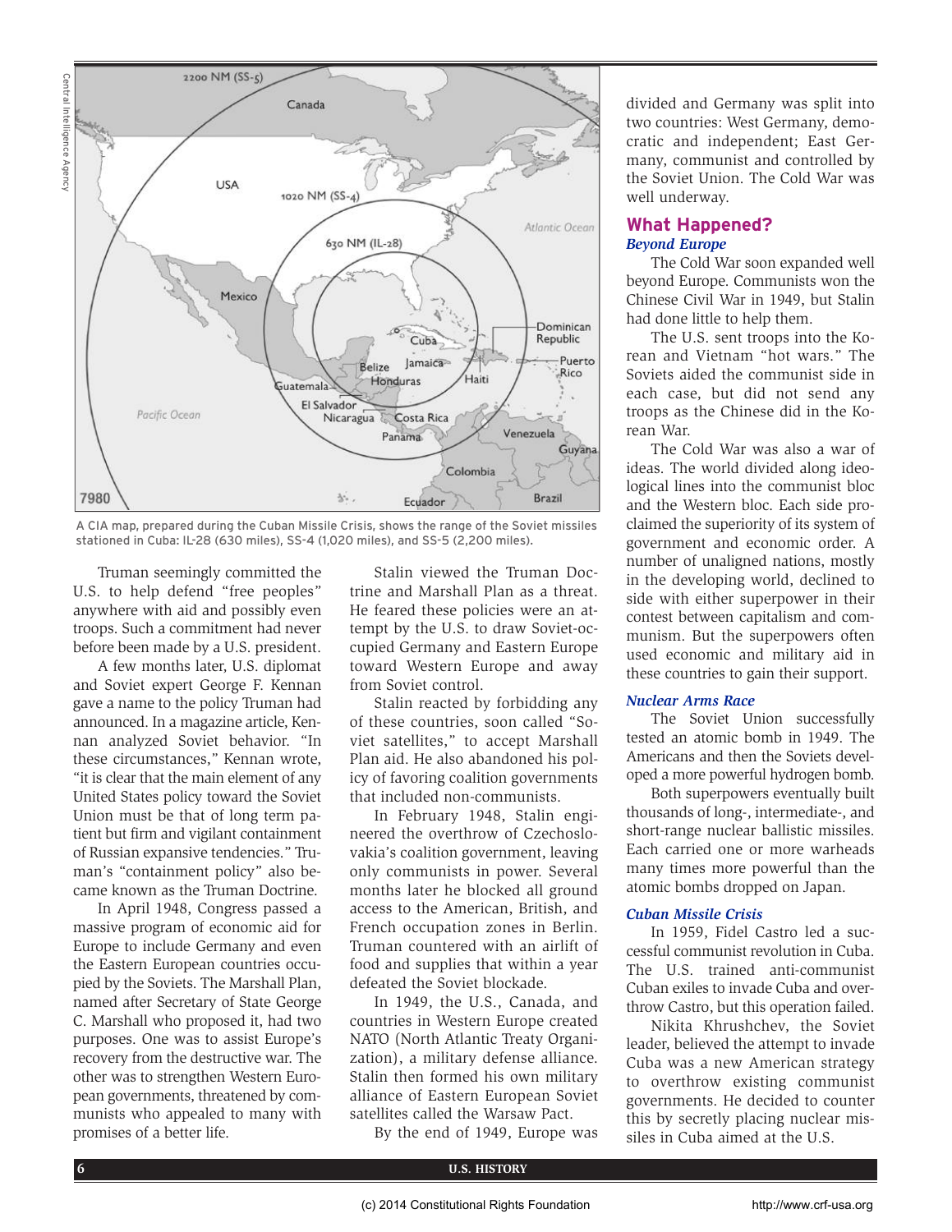President Kennedy demanded the missiles be removed. Khrushchev refused. During several tense days in October 1962, nuclear war became a real possibility. But Khrushchev backed down after Kennedy agreed to dismantle NATO missiles in Turkey aimed at the Soviet Union.

## *The Brezhnev Doctrine*

Over the years, the Soviet Union tightened its grip on Eastern Europe. It crushed a revolt in Hungary in 1956. In 1961, the Soviets built the Berlin Wall, guarded by soldiers, to stop East Germans from escaping into free West Berlin. In 1968, the Soviets sent Warsaw Pact troops and tanks into Czechoslovakia to suppress a popular movement for Czech freedoms and restore Soviet control.

The Soviet leader, Leonid Brezhnev, announced that any attempt to overthrow existing communist governments would result in Soviet military intervention. This became known as the Brezhnev Doctrine.

### *Collapse of Détente*

After the Cuban Missile Crisis, the fear of nuclear war brought on a period of better relations and negotiations between the superpowers called "détente" (relaxation). Detente led to the first treaty that limited nuclear missiles.

Détente began to collapse in 1979 when Brezhnev sent Soviet military forces into a "hot war" in Afghanistan to rescue a communist regime, fighting Muslim rebels. President Carter believed this was a new phase of Soviet communist expansion toward the oil-rich Persian Gulf region. He responded by greatly increasing U.S. military spending.

In December 1979, NATO installed new intermediate-range nuclear missiles in Western Europe that targeted the Warsaw Pact countries. This was in response to the Soviet Union's earlier upgrading of Warsaw Pact missiles that targeted the NATO countries.

## *'The Evil Empire'*

Ronald Reagan was elected president in 1980 and immediately launched an aggressive foreign policy against the Soviet Union, which he called "the evil empire." He aided anti-communist

## **Excerpt from Mikhail Gorbachev's Address to the U.N.** *December 7, 1988*

The history of past centuries and millennia has been a history of almost ubiquitous wars and sometimes desperate battles, leading to mutual destruction. . . . However, parallel with the process of wars, hostility, and alienation of peoples and countries, another process,



Wikimedia Commons

**Nikimedia Common** 

just as objectively conditioned, was in motion and gaining force: The Process of the emergence of a mutually connected and integral world.

Further world progress is now possible only through the search for a consensus of all mankind, in movement toward a new world order. . . . The world community must learn to shape and direct the process in such a way as to preserve civilization, to make it safe for all and more pleasant for normal life. . . . It is evident, for example, that force and the threat of force can no longer be, and should not be instruments of foreign policy . . . .

*What does Gorbachev mean by "a new world order"?*

fighters in Afghanistan, Nicaragua, and elsewhere. He proposed the Strategic Defense Initiative, called "Star Wars" by critics, which would provide a space-based nuclear missile shield against a Soviet attack.

Reagan backed the biggest peacetime military spending build-up in American history. His goal was military superiority over the Soviet Union.

## **How Did the Cold War End?**

After being re-elected in 1984, Reagan backed away from his hardline positions. Going against the views of some of his advisers, he said he wanted to negotiate with the Soviet Union. Reagan had experienced some scary moments in 1983 when the Soviets mistook a NATO nuclear weapons training exercise for a preparation for an actual attack.

In 1985, Mikhail Gorbachev was appointed the new Soviet leader. Gorbachev recognized that the Soviet economy, especially the civilian sector, had been weakening for a decade. This was largely due to the enormous cost of military spending and subsidizing the economies of the Eastern European satellites, Cuba, and other communist countries.

Gorbachev's "new thinking" resulted in his introducing radical economic and political reforms that he hoped would save the communist system. He had in mind such things as private ownership of businesses, more production of civilian consumer goods, and multi-party

competitive elections. In foreign policy, he was ready to pull out of Afghanistan and negotiate an end to the nuclear-arms race.

Thus, in the mid-1980s, both superpower leaders were ready to talk. In 1986, they met for a summit meeting at Reykjavik, Iceland. Gorbachev proposed a 50 percent reduction in American and Soviet nuclear ballistic missiles and the total elimination of the intermediate missiles in Europe. Reagan shocked everyone, including his own advisers, when he came back with a counterproposal to phase out all nuclear missiles.

The two leaders failed to reach a "grand bargain" due to Reagan's insistence on building his Strategic Defense Initiative, the space-based defensive missile shield. Gorbachev was concerned that such a "Star Wars" shield would enable the U.S. to attack the Soviet Union without fearing retaliation.

But the ice had been broken. The next year, Gorbachev and Reagan signed a treaty to destroy all intermediate nuclear missiles in Eastern and Western Europe. They also negotiated a system of mutual inspections, prompting Reagan's famous caution, "trust, but verify."

After the intermediate missile treaty, things began to move fast. Gorbachev ordered the complete withdrawal of Soviet troops from Afghanistan. He also withdrew Soviet support of communist revolutionaries fighting in Africa and other places.

▶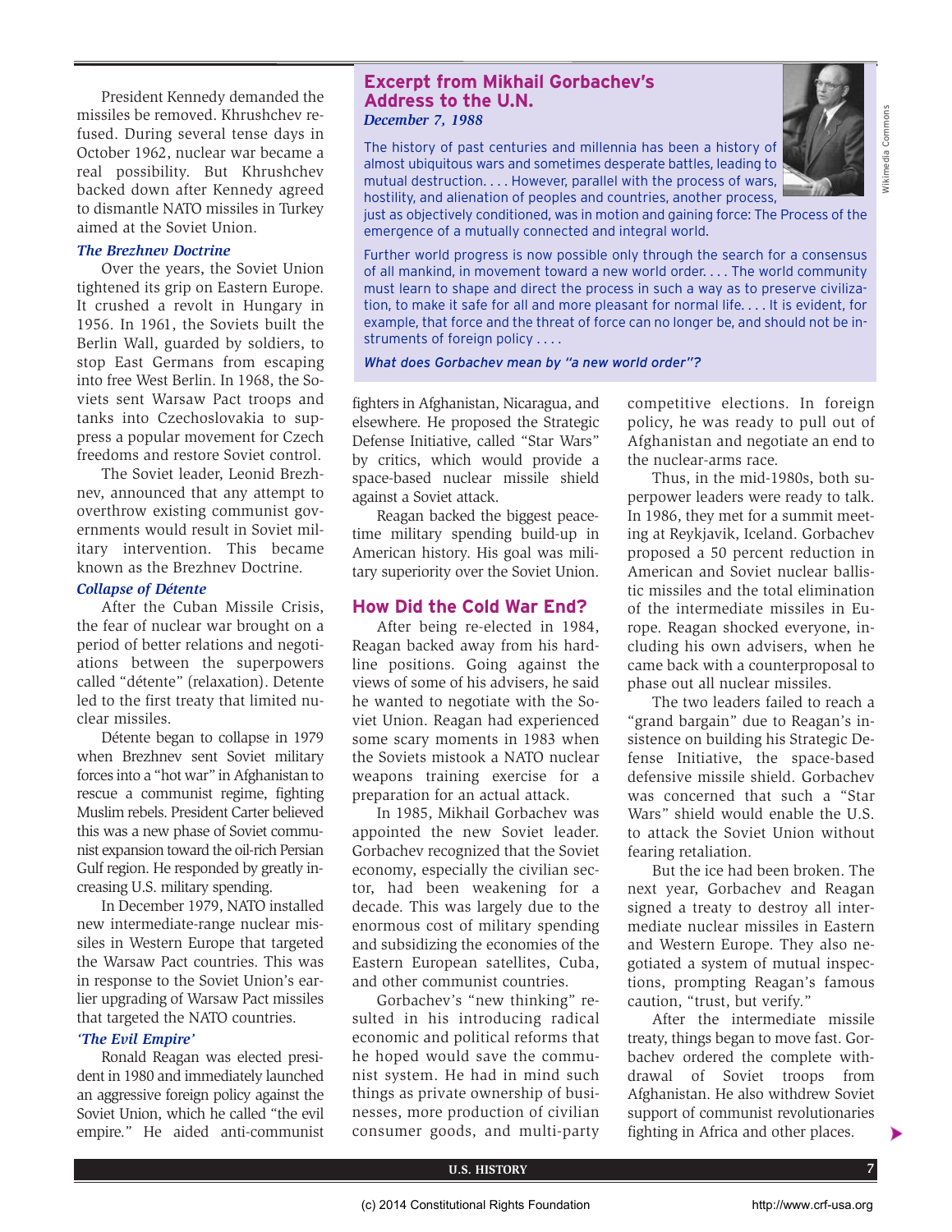In December 1988, Gorbachev addressed the United Nations. He informed the world that the Soviet Union was going to reduce its armed forces by a half-million troops. In addition, the Soviets planned to withdraw 50,000 troops and 5,000 tanks from East Germany, Czechoslovakia, and Hungary.

In 1989, Gorbachev refused to send Soviet troops to protect Eastern European communist governments from mass demonstrations, demanding free elections. The communist governments of Poland, Hungary, East Germany, Czechoslovakia, and Bulgaria all quickly resigned without bloodshed. The Romanian dictator refused to resign and fled the capital. He was tracked down, given a quick trial, and shot by firing squad. Free multi-party elections soon followed, even in the Soviet Union itself.

On November 9, 1989, the Berlin Wall, a symbol of how the Cold War divided Europe, was knocked down by crowds of East and West Berliners. The sudden collapse of communist Eastern Europe surprised everyone. The Brezhnev Doctrine was dead.

One major piece of the Cold War conflict remained: the division of Germany, which had been the core of Stalin's national security policy. East and West Germany plus the four occupying powers signed a reunification treaty in 1990, making Germany whole again.

Gorbachev agreed that the reunified Federal Republic of Germany could become a NATO alliance member. He concluded Germany would be less dangerous to the Soviet Union in NATO than on its own where it might become a nuclear power.

# **After the Cold War Ended**

The Soviet Union consisted of 15 "republics," all controlled by the central government in Moscow, Russia. After a failed attempt to overthrow Gorbachev by some military generals, Communist Party leaders, and KBG spy agency members, his authority faded.

Boris Yeltsin, the newly elected president of the Russian republic, abolished the Communist Party and on December 25, 1991, dissolved the

Soviet Union. Russia and the other Soviet republics like Ukraine then became independent countries that began to adopt democratic governments and capitalist economies.

In his resignation speech, Gorbachev declared, "An end has been put to the 'Cold War,' the arms race, and the insane militarization of our country, which crippled our economy, distorted our thinking, and undermined our morals. The threat of a world war is no more."

But is the Cold War really over? Vladimir Putin, the current leader of Russia and a former KGB officer, stated in 2005, "The collapse of the Soviet Union was the greatest geopolitical catastrophe of the century."

In 2014, Putin ordered Russia's

military takeover of Crimea, a part of Ukraine heavily populated with Russians. In the past, he has complained about Poland and three former Soviet republics joining NATO. Putin views this and attempts to draw Ukraine and other Eastern Europe countries into the economy of Western Europe as a hostile "encirclement" of Russia, endangering its national security.

# DISCUSSION & WRITING

- 1. What do you think was the main cause of the Cold War? Explain.
- 2. Who do you think played a more important role in ending the Cold War: Reagan or Gorbachev? Why?
- 3. Who do you think won the Cold War? Why?

# ACTIVITIES

# **#1: Why Did the Cold War End?**

We know how the Cold War ended, but *why* did it end after going on for nearly half a century?

- 1. Form small groups to discuss this question.
- 2. Each group will write a single sentence thesis statement in answer to the question.
- 3. Each group will then gather evidence from the article to support its thesis statement.
- 4. Finally, each group will present its thesis statement and evidence to the rest of the class.
- 5. Optional: The class may want to vote to choose the best thesis statement.

# **#2: 'Iron Curtain'**

In March 1946, Winston Churchill, no longer prime minister of Great Britain due to Parliamentary elections, delivered his "Iron Curtain" speech in the U.S. A few days later, Soviet leader Joseph Stalin responded to Churchill's speech in an interview published in a Soviet newspaper.

Each student should have a copy of **Churchill vs. Stalin** (p. 9). Divide students into pairs.

Student instructions:

- 1. Read the excerpts from Churchill's speech and Stalin's response.
- 2. Using the documents as your source, explain how Churchill and Stalin have answered the following questions. Answer separately for each leader. Specifically cite passages from the documents as evidence for your answers. When citing evidence, quote particular passages (and state the number of the line the passages are on).
	- a. What explains the growth of Communist parties in Eastern Europe?
	- b. What should be the most important characteristic of the governments of Eastern Europe?
- 3. Using the main article and the documents, answer this question: Was Churchill's or Stalin's viewpoint more accurate about the situation in Eastern Europe? Explain.
- 4. Be prepared to report your answers, with reasons and evidence, to the class.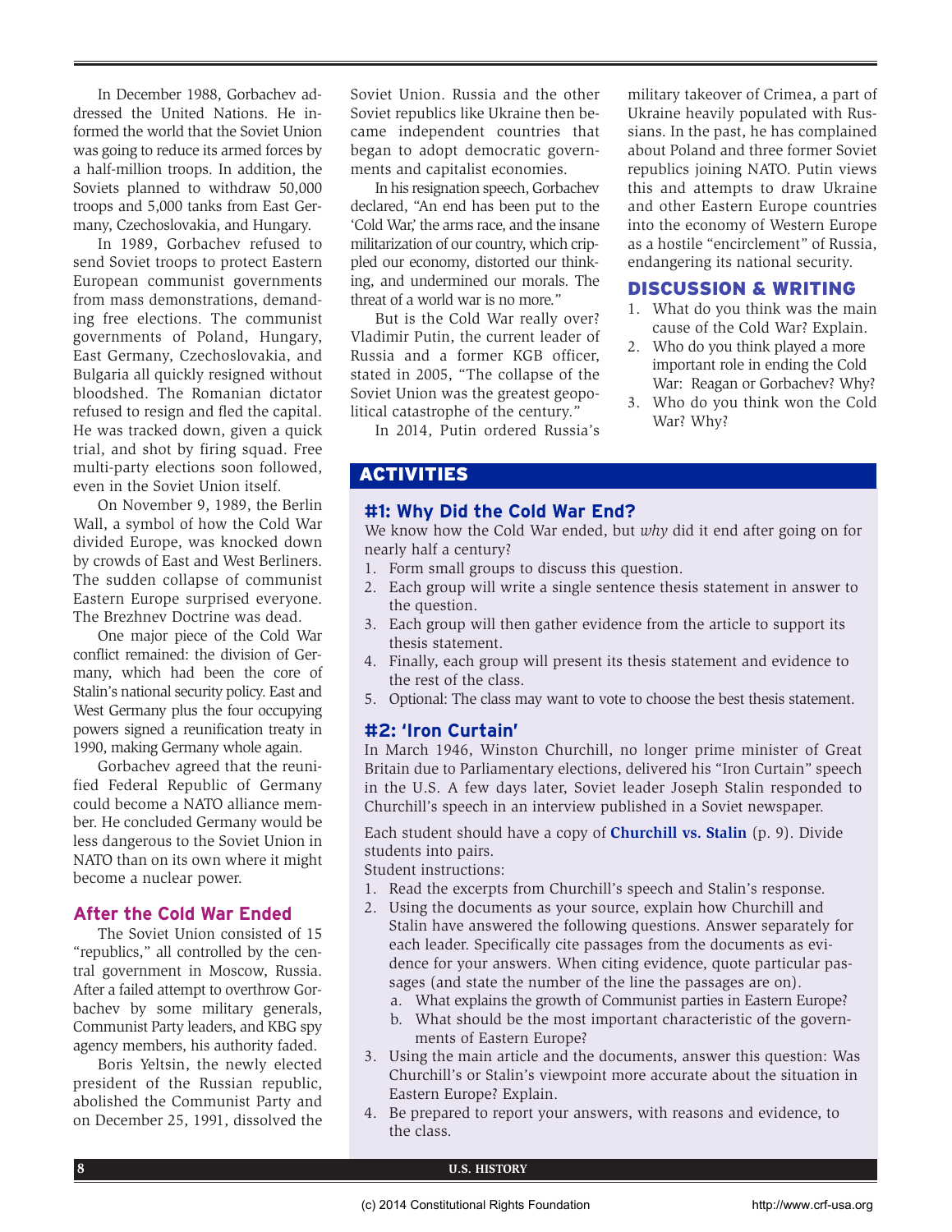# **Churchill vs. Stalin**

# Excerpt From Churchill's 'Iron Curtain' Speech (1946)

[T]he people of any country have the right, and should have the power by constitutional action, by free unfettered elections, with secret ballot, to choose or change the character or form of government under which they dwell; that freedom of speech and thought should reign; that courts of justice, independent of the executive, unbiased by any party, should administer laws which have received the broad assent of large majorities or are consecrated by time and custom. . . . 1 2 3 4 5 6 7 8

...  $\circ$ 

A shadow has fallen upon the scenes so lately lighted by the Allied victory. Nobody knows what Soviet Russia and its Communist international organisation intends to do in the immediate future, or what are the limits, if any, to their expansive and proselytising tendencies. I have a strong admiration and regard for the valiant Russian people and for my wartime comrade, Marshal Stalin. There is deep sympathy and goodwill in Britain . . . towards the peoples of all the Russias and a resolve to persevere through many differences and rebuffs in establishing lasting friendships. We understand the Russian need to be secure on her western frontiers by the removal of all possibility of German aggression. We welcome Russia to her rightful place among the leading nations of the world. We welcome her flag upon the seas. Above all, we welcome constant, frequent and growing contacts between the Russian people and our own people on both sides of the Atlantic. It is my duty however, for I am sure you would wish me to state the facts as I see them to you, to place before you certain facts about the present position in Europe. From Stettin in the Baltic to Trieste in the Adriatic, an iron curtain has descended across the Continent. Behind that line lie all the capitals of the ancient states of Central and Eastern Europe. Warsaw, Berlin, Prague, Vienna, Budapest, Belgrade, Bucharest and Sofia, all these famous cities and the populations around them lie in what I must 10 11 12 13 14 15 16 17 18 19 20 21 22 23 24 25 26 27 28 29 30 31 32 33

call the Soviet sphere, and all are subject in one form or another, not only to Soviet influence but to a very high and, in many cases, increasing measure of control from 34 35 36

- Moscow. Athens alone . . . is free to decide its future at an election under British, American and French observation. The Russian-dominated Polish Government has been encouraged to make enormous and wrongful inroads upon Germany, and mass expulsions of millions of Ger-37 38 39 40
- mans on a scale grievous and undreamed-of are now taking place. The Communist parties, which were very small 41 42 43
- in all these Eastern States of Europe, have been raised to pre-eminence and power far beyond their numbers and 44
- are seeking everywhere to obtain totalitarian control. Police 45
- governments are prevailing in nearly every case, and so far, 46
- except in Czechoslovakia, there is no true democracy. 47

# Excerpt From Stalin's Reply to Churchill in the Soviet newspaper *Pravda* (1946)

In the first place it is quite absurd to speak of exclusive control by the U.S.S.R. in Vienna and Berlin, where there are Allied Control Councils made up of the representatives of four States and where the U.S.S.R. has only one-quarter of the votes. . . . 1 2 3 4 5

Secondly, the following circumstance should not be forgotten. The Germans made their invasion of the U.S.S.R. through Finland, Poland, Rumania, Bulgaria and Hungary. The Germans were able to make their invasion through these countries because, at the time, governments hostile to the Soviet Union existed in these countries. As a result of the German invasion, the Soviet Union has irrevocably lost in battles with the Germans, and also during the German occupation and through the expulsion of Soviet citizens to German slave labor camps, about 7 million people. In other words, the Soviet Union has lost in men several times more than Britain and the United States together. 6 7 8  $\overline{9}$ 10 11 12 13 14 15 16

It may be that some quarters are trying to push into oblivion these sacrifices of the Soviet people which insured the liberation of Europe from the Hitlerite yoke. 17 18 19

But the Soviet Union cannot forget them. One can ask therefore, what can be surprising in the fact that the Soviet Union, in a desire to ensure its security for the future, tries to achieve that these countries should have governments whose relations to the Soviet Union are loyal? How can one, without having lost one's reason, qualify these peaceful aspirations of the Soviet Union as "expansionist tendencies" of our Government?. . . 20 21 22 23 24 25 26 27

Mr. Churchill wanders around the truth when he speaks of the growth of the influence of the Communist parties in Eastern Europe. . . . The growth of the influence of communism cannot be considered accidental. It is a normal function. The influence of the Communists grew because during the hard years of the mastery of fascism in Europe, Communists slowed themselves to be reliable, daring and self-sacrificing fighters against fascist regimes for the liberty of peoples. 28 29 30 31 32 33 34 35

Mr. Churchill sometimes recalls in his speeches the common people from small houses, patting them on the shoulder in a lordly manner and pretending to be their friend. But these people are not so simpleminded as it might appear at first sight. Common people, too, have their opinions and their own politics. And they know how to stand up for themselves. 36 37 38 39 40 41 42

It is they, millions of these common people, who voted Mr. Churchill and his party out in England, giving their votes to the Labor party. It is they, millions of these common people, who isolated reactionaries in Europe, collaborators with fascism, and gave preference to Left democratic parties. 43 44 45 46 47



facebook.com/ConstitutionalRightsFoundation twitter.com/crfusa plus.google.com/+Crf-usaOrg/posts





**U.S. HISTORY 9**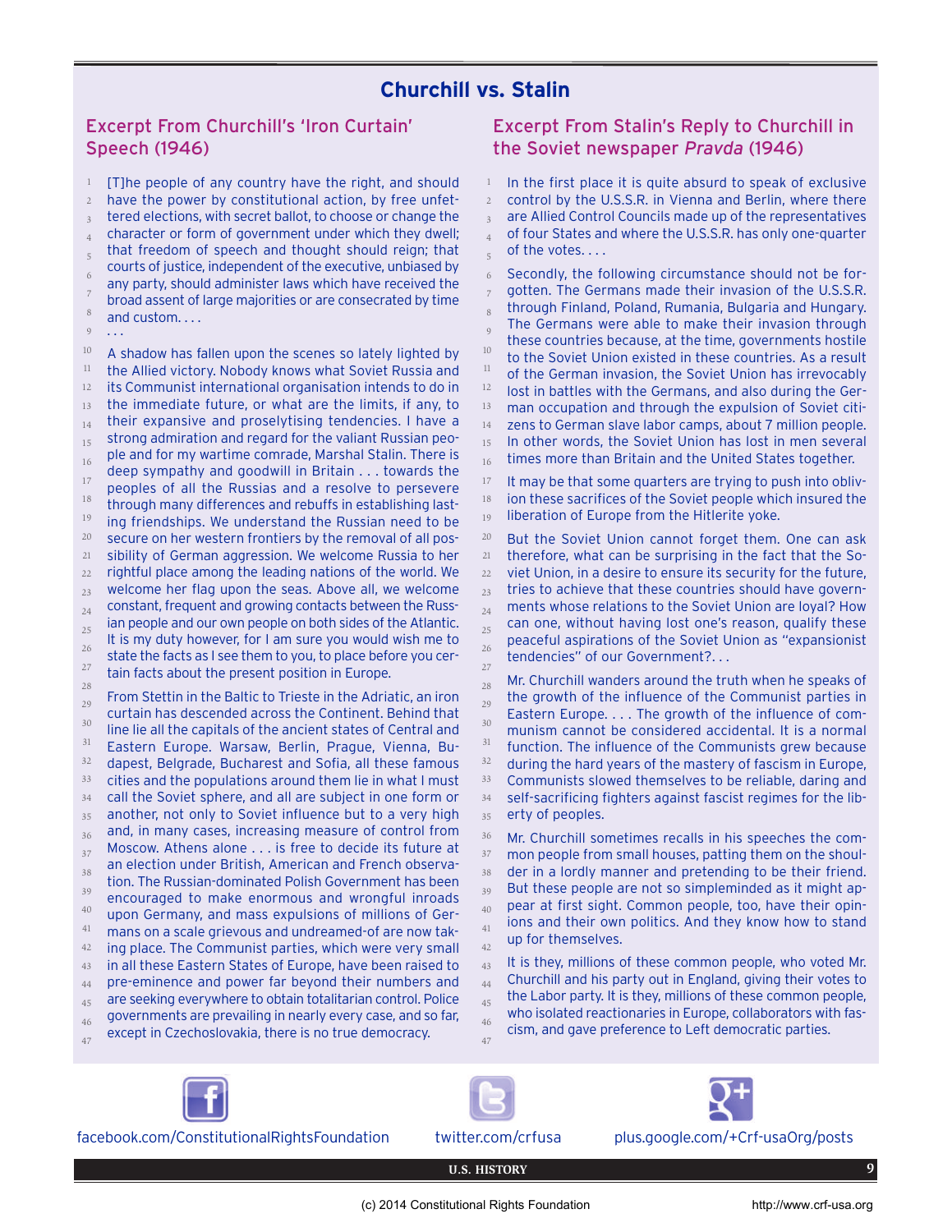## **Standards**

#### **Chinese Civil War**

Common Core Standard RH.9-10.2: Determine the central ideas or information of a primary or secondary source; provide an accurate summary of how key events or ideas develop over the course of the text.

Common Core Standard WHST.9-10.9: Draw evidence from informational texts to support analysis, reflection, and research.

Common Core Standard SL.9-10.1: Initiate and participate effectively in a range of collaborative discussions (one-on-one, in groups, and teacher led) with diverse partners on grades 9–10 topics, texts, and issues, building on others' ideas and expressing their own clearly and persuasively. (a.) Come to discussions prepared having read and researched material under study; explicitly draw on that preparation by referring to evidence from texts and other research on the topic or issue to stimulate a thoughtful, well-reasoned exchange of ideas.

National High School World History Standard 38: Understands reform, revolution, and social change in the world economy of the early 20th century. (7) Understands events and ideas that led to China's revolutionary movements in the early 20th century (e.g., social and cultural conditions in China that led to the New Culture, or May Fourth movement; the four points of Sun Yat-sen's Manifesto for the Revolutionary Alliance [Tong Meng Hui] and to whom these revolutionary goals appealed).

National High School World History Standard 40: Understands the search for peace and stability throughout the world in the 1920s and 1930s. (9) Understands elements of social and political change in China in the early 20th century (e.g., which populations supported the Kuomintang and the Chinese Communist Party, and how the Japanese invasion of China in the 1930s changed viewpoints regarding these two parties; how Mao Zedong adapted Marxism to Chinese needs and how he viewed the peasantry as a revolutionary force; the goals and outcomes of the three major revolutions in China in the first half of the century).

National High School World History Standard 43: Understands how post-World War II reconstruction occurred, new international power relations took shape, and colonial empires broke up. (6) Understands factors that influenced political conditions in China after World War II (e.g., how much of the Communist success in the Chinese civil war was the result of Mao Zedong's leadership or Jiang Jieshi's lack of leadership, why rifts developed in the relationships between the U.S.S.R. and China in spite of the common bond of Communist-led government).

California History-Social Science Standard 10.4: Students analyze patterns of global change in the era of New Imperialism in at least two of the following regions or countries: Africa, Southeast Asia, China, India, Latin America, and the Philippines.(4) Describe the independence struggles of the colonized regions of the world, including the roles of leaders, such as Sun Yat-sen in China, and the roles of ideology and religion.

California History-Social Science Standard 10.9: Students analyze the international developments in the post-World War II world. (4) Analyze the Chinese Civil War, the rise of Mao Zedong, and the subsequent political and economic upheavals in China . . . .

### **Cold War**

Common Core Standard RH.11–12.1: Cite specific textual evidence to support analysis of primary and secondary sources, connecting insights gained from specific details to an understanding of the text as a whole.

Common Core Standard RH.11-12.4: Determine the meaning of words and phrases as they are used in a text, including analyzing how an author uses and refines the meaning of a key term over the course of a text . . . .

Common Core Standard RH.11-12.3: Evaluate various explanations for actions or events and determine which explanation best accords with textual evidence, acknowledging where the text leaves matters uncertain.

National High School U.S. History Standard 27: Understands how the Cold War and conflicts in Korea and Vietnam influenced domestic and international politics. (1) Understands U. S. foreign policy from the Truman administration to the Johnson administration (e.g., . . . Kennedy's response to the Bay of Pigs and the Cuban Missile Crisis; how the Korean War affected the premises of U. S. foreign policy; . . . . (4) Understands factors that contributed to the development of the Cold War . . . .

National High School U.S. History Standard 30: Understands developments in foreign policy and domestic politics between the Nixon and Clinton presidencies. (3) Understands the impact of the Reagan presidency on relations with other countries (e.g., . . . Reagan's view of the Soviet Union as an "evil empire" and how that shaped defense policy). . . . (5) Understands the influence of U.S. foreign policy on international events from Nixon to Clinton . . . .).

California History-Social Science Standard 10.9: Students analyze the international developments in the post-World War II world. (1) Compare the economic and military power shifts caused by the war, including the Yalta Pact, the development of nuclear weapons, Soviet control over Eastern European nations . . . (2) Analyze the causes of the Cold War, with the free world on one side and Soviet client states on the other . . . (3) Understand the importance of the Truman Doctrine and the Marshall Plan, which established the pattern for America's postwar policy of supplying economic and military aid to prevent the spread of Communism and the resulting economic and political competition in arenas such as Southeast Asia (i.e., the Korean War, Vietnam War), Cuba, and Africa. (7) Analyze the reasons for the collapse of the Soviet Union . . . .

California History-Social Science Standard 11.9: Students analyze U. S. foreign policy since World War II. (2) Understand the role of military alliances, including NATO . . . , in deterring communist aggression and maintaining security during the Cold War. (3) Trace the origins and geopolitical consequences . . . of the Cold War and containment policy, including the following: . . . The Truman Doctrine, The Berlin Blockade, The Korean War, The Bay of Pigs Invasion and the Cuban Missile Crisis, . . . The Vietnam War. . . . (5) Analyze the role of the Reagan administration and other factors in the victory of the West in the Cold War.

#### **Women in the Military**

Common Core Standard RH.11–12.2: Determine the central ideas or information of a primary or secondary source; provide an accurate summary that makes clear the relationships among the key details and ideas.

Common Core Standard SL.11–12.4: Present information, findings, and supporting evidence, conveying a clear and distinct perspective, such that listeners can follow the line of reasoning . . . .

Common Core Standard RH.11–12.3: Evaluate various explanations for actions or events and determine which explanation best accords with textual evidence, acknowledging where the text leaves matters uncertain.

Common Core Standard W.11–12.9: Draw evidence from literary or informational texts to support analysis, reflection, and research.

National High School U.S. History Standard 29: Understands the struggle for racial and gender equality and for the extension of civil liberties. (2) Understands conflicting perspectives on different issues addressed by the women's rights movement. . . .

National High School U.S. History Standard 31: Understands economic, social, and cultural developments in the contemporary United States.(5) Understands major contemporary social issues and the groups involved. . . .

National High School Civics Standard 21: Understands the formation and implementation of public policy. (4) Understands why agreement may be difficult or impossible on issues . . . because of conflicts about values, principles, and interests.

California History-Social Science Standard 11.10: Students Analyze the development of federal civil rights and voting rights. (7) Analyze . . . differing perspectives on the roles of women.

California History-Social Science Standard 11.11: Students analyze the major social problems and domestic policy issues in contemporary American society.

California History-Social Science Standard 12.2: Students evaluate and take and defend positions on the scope and limits of rights and obligations as democratic citizens, the relationships among them, and how they are secured.

Standards reprinted with permission:

National Standards © 2000 McREL, Mid-continent Research for Education and Learning, 2550 S. Parker Road, Ste. 500, Aurora, CO 80014, (303)337.0990.

California Standards copyrighted by the California Dept. of Education, P.O. Box 271, Sacramento, CA 95812.